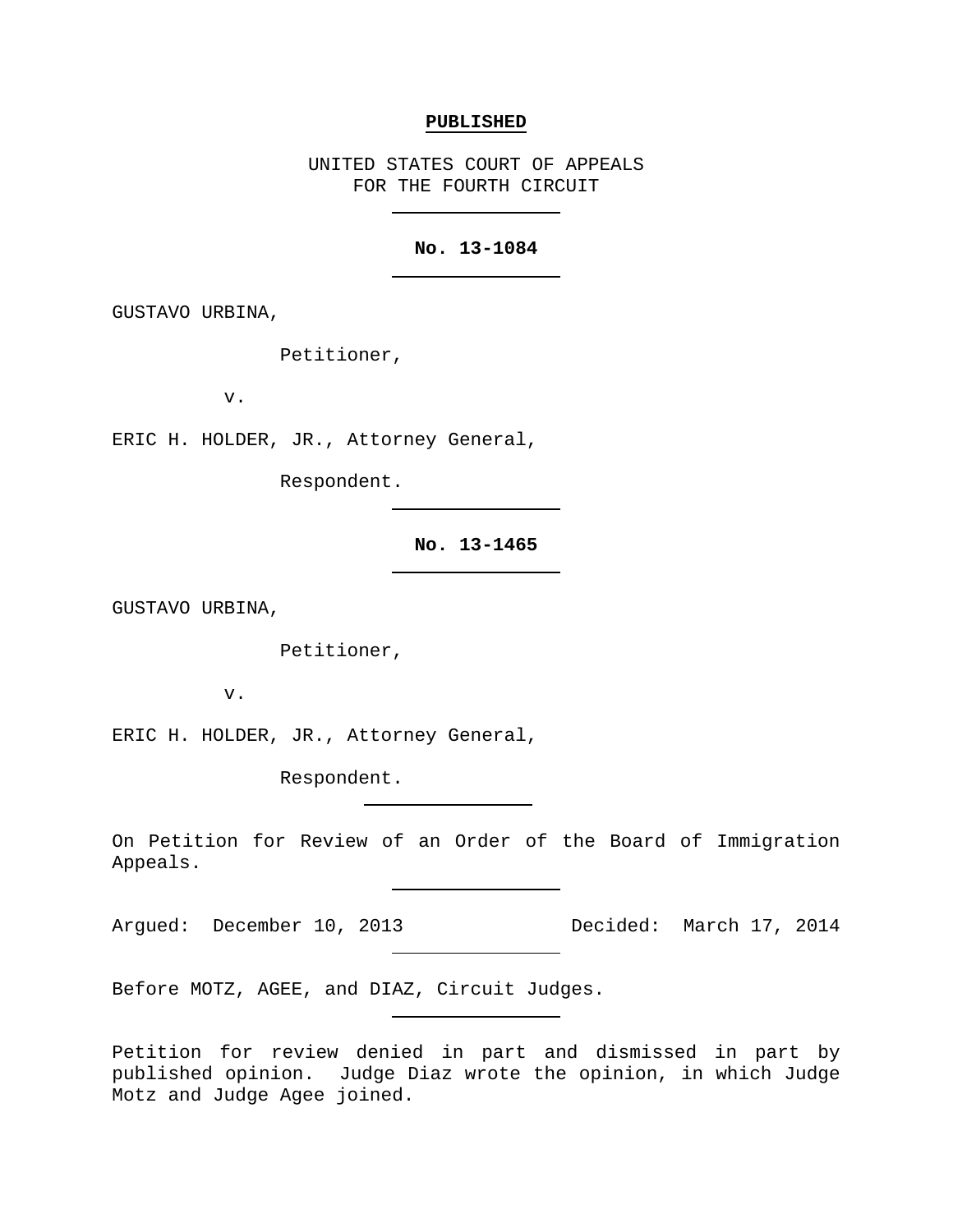**ARGUED**: Philip A. Eichorn, PHILIP EICHORN COMPANY, LPA, Cleveland, Ohio, for Petitioner. Jennifer Paisner Williams, UNITED STATES DEPARTMENT OF JUSTICE, Washington, D.C., for Respondent. **ON BRIEF**: Stuart F. Delery, Acting Assistant Attorney General, David V. Bernal, Assistant Director, Office of Immigration Litigation, UNITED STATES DEPARTMENT OF JUSTICE, Washington, D.C., for Respondent.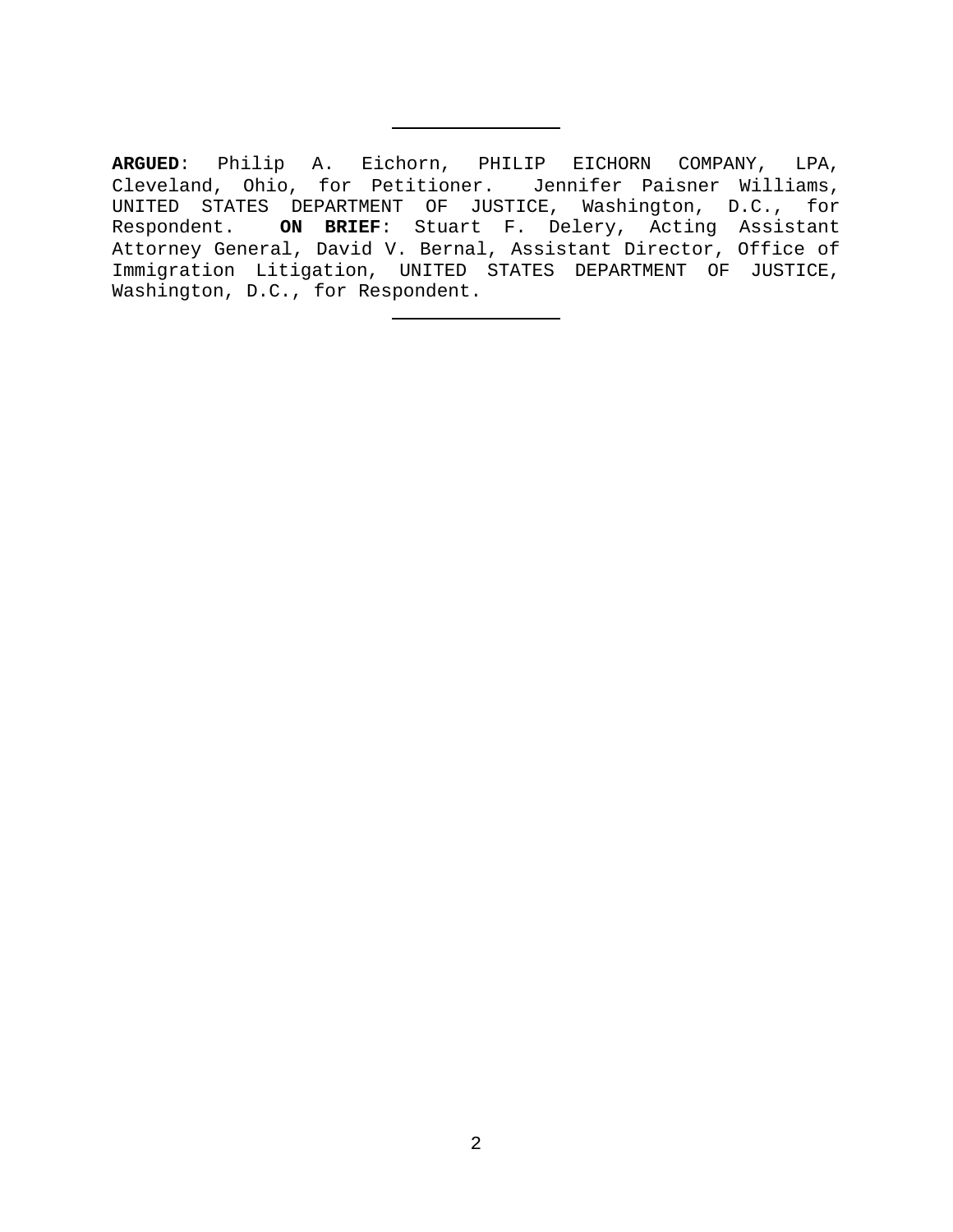DIAZ, Circuit Judge:

The Immigration and Nationality Act permits the Attorney General to cancel removal of certain aliens. See 8 U.S.C. § 1229b(b). Although the Attorney General has discretion in such matters, the statute requires the alien to have "been physically present in the United States for a continuous period of not less than 10 years immediately preceding the date of such application." Id. § 1229b(b)(1)(A). In this case, Gustavo Urbina, a native and citizen of Nicaragua, argues that he has met that requirement and is thus statutorily eligible for cancellation of removal. The Immigration Judge and the Board of Immigration Appeals found otherwise. For the reasons that follow, we deny in part and dismiss in part Urbina's petition for review.

### $T$ .

Urbina entered the United States on October 4, 2000, on a tourist visa. He overstayed its expiration. In December 2009- shortly before the statute's ten years would accrue--the Department of Homeland Security served Urbina with a notice to appear, charging him with having entered the United States without being admitted or paroled, pursuant to 8 U.S.C. § 1182(a)(6)(A)(i). The government apparently based that charge on Urbina's own representations in his 2003, 2005, and 2006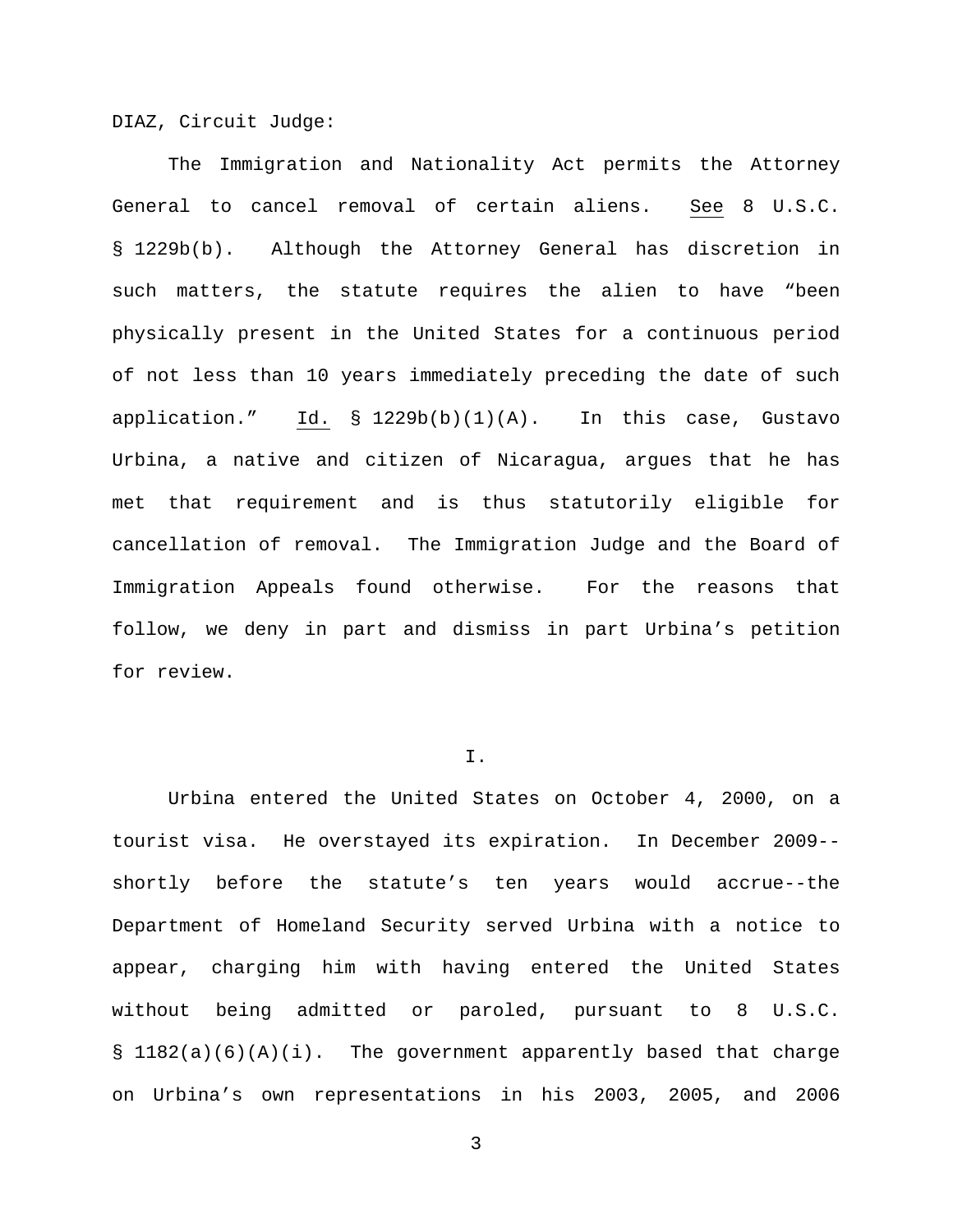applications for temporary protected status, which asserted that he had entered the country in 1998--an entry date the government was unable to verify. The notice to appear did not specify a date and time for the hearing, but instead noted they were "to be set." A.R. [1](#page-3-0)84.<sup>1</sup>

Before an Immigration Judge, Urbina admitted that he was not an American citizen. He did not argue that he was in the United States legally, but asserted that he had entered legally in October 2000. Thus, he explained, the charge against him was incorrect. The IJ asked Urbina to file a copy of his passport showing his October 2000 entry. Urbina, in turn, requested that the government file an I-261 form at the next hearing: this form would swap out the original charge on the notice to appear (illegal entry) for the factually correct charge (illegal presence, pursuant to  $8$  U.S.C.  $\frac{1227(a)(1)(B)}{1}$ . The IJ responded, "That's why I'm going to have you file [a copy of the passport], so the Government can come to court at the next master calendar with an I-261 that you can plead to." A.R. 99.

Urbina then filed a motion to terminate the original charge, attaching a copy of his passport and visa. The IJ denied the motion without a written opinion. When the parties

<span id="page-3-0"></span><sup>&</sup>lt;sup>1</sup> References to the "A.R." cite to the Administrative Record. The "S.A.R." is the Supplemental Administrative Record. The "S.A.R." is the Supplemental Administrative Record.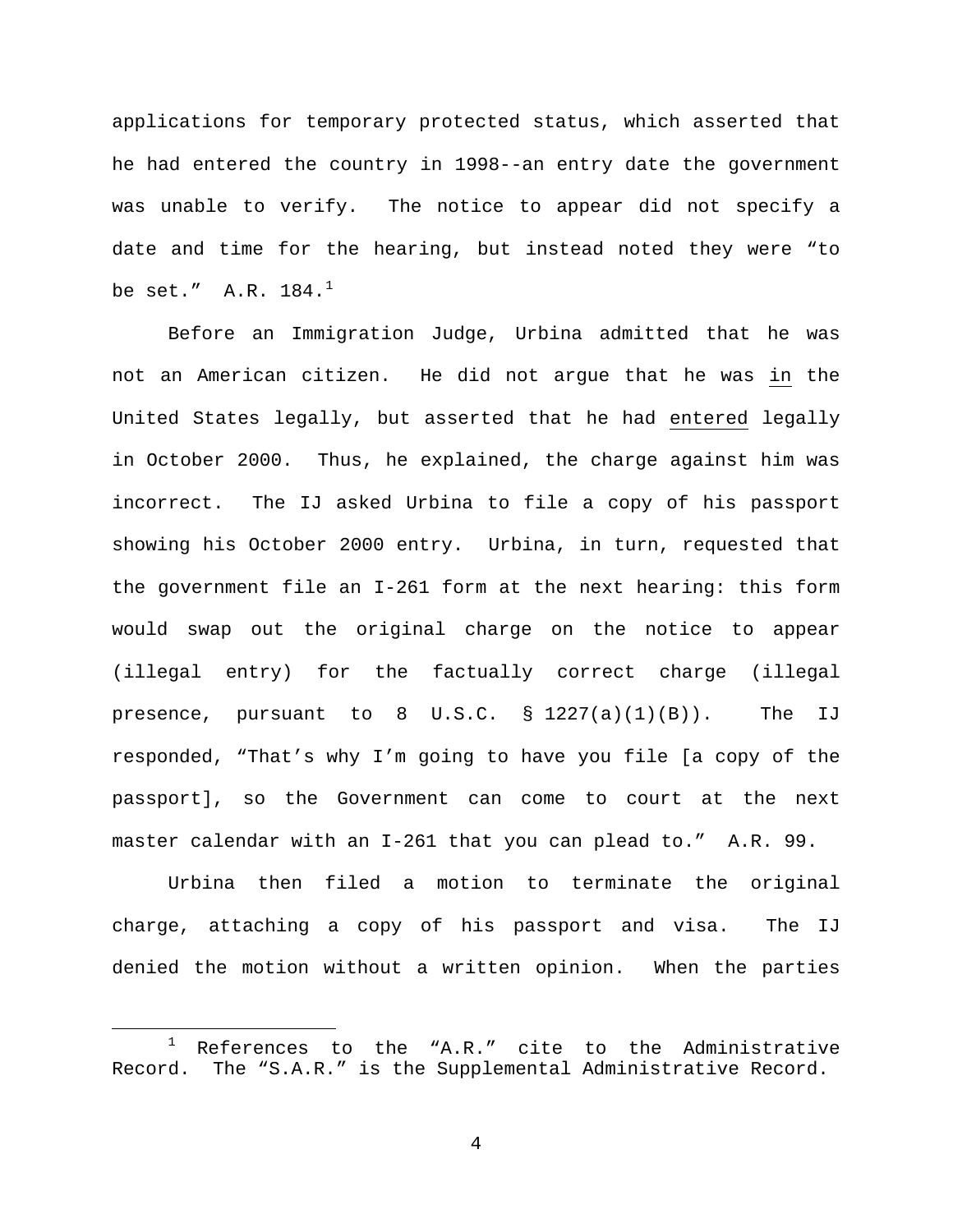next appeared before the IJ, DHS had not yet prepared the I-261 form. Counsel for the government promised to "independently verify" Urbina's 2000 entry and then file the amended charge. A.R. 106. When Urbina produced an original copy of the passport, however, the IJ was "satisfied that that's [the October 2000 entry] in fact what the passport says." A.R. 106. The IJ continued the hearing on the understanding that DHS would most likely amend the charge.

DHS did amend the charge, alleging that Urbina was removable as an alien who overstayed his period of authorized presence. In response, Urbina asserted that his original notice to appear--which stopped the accrual of the requisite ten years' continuous physical presence, see 8 U.S.C. §  $1229b(d)(1)(A)$ --was invalid. Thus, he contended, only the newly substituted charge stopped the clock, and it did so after he had reached the tenyear mark, making him eligible for cancellation of removal.

The IJ disagreed, and the Board of Immigration Appeals dismissed Urbina's appeal. Urbina filed a petition for review in this court while simultaneously filing a motion to reconsider with the BIA. The BIA denied the motion to reconsider and Urbina petitioned for our review of that denial. The two petitions for review are consolidated before us.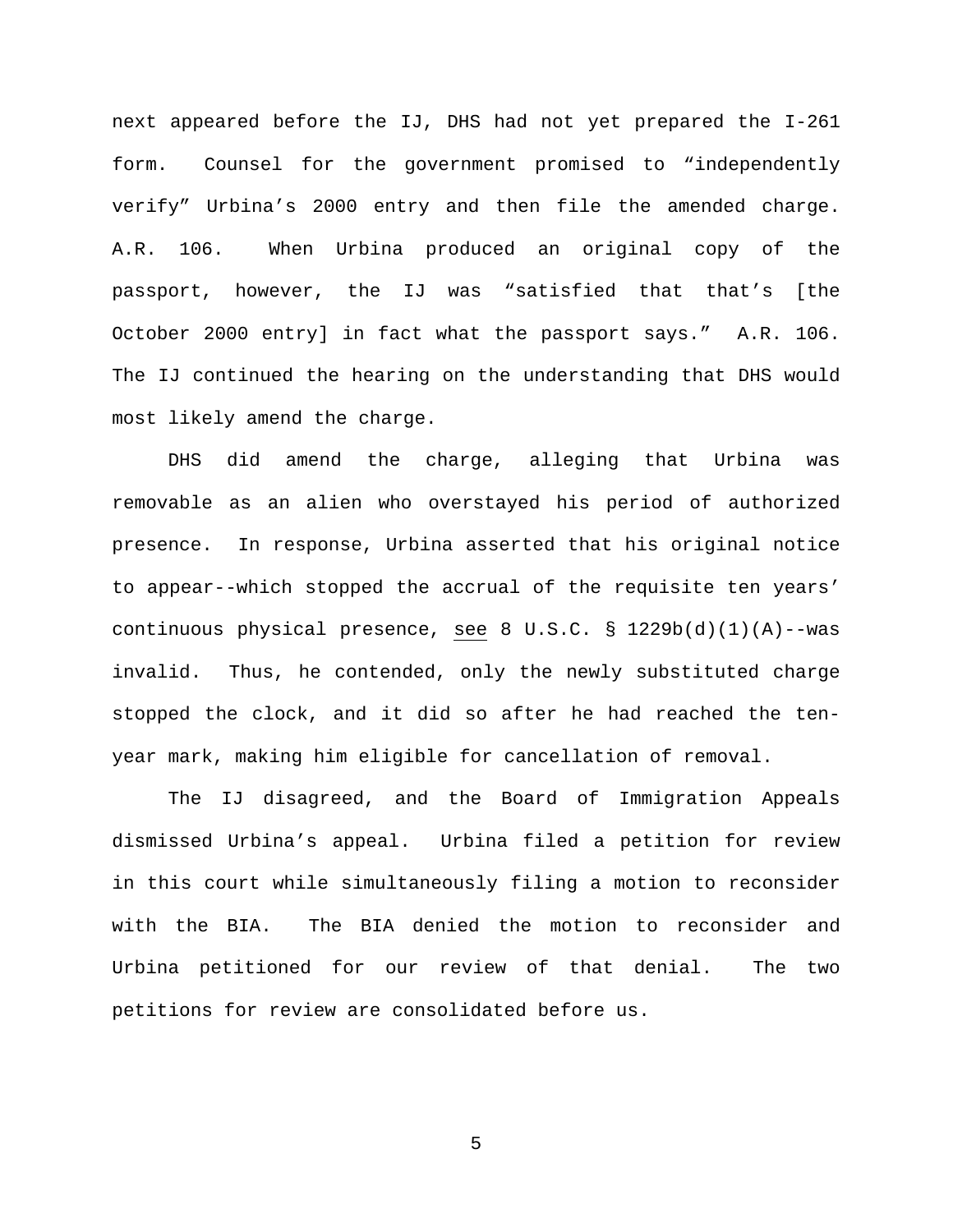As he did before the IJ and the BIA, Urbina contends that the original notice to appear was invalid and thus did not stop the accrual of the ten-year statutory period. In the alternative, he argues that the IJ erred in denying his motion to terminate and in continuing the proceedings to allow DHS to amend the charge against him. Urbina further asserts that DHS did not have the authority to promulgate the regulation permitting such an amendment. He also raises a procedural due process claim and challenges the BIA's denial of his motion to reconsider. We consider these arguments in turn.

#### A.

We begin with Urbina's argument that his original notice to appear was invalid. Urbina concedes that a valid notice to appear stops the accrual of continuous physical presence required for cancellation of removal. See 8 U.S.C. § 1229b(d)(1)(A) (explaining that the relevant time ends "when the alien is served a notice to appear under section 1229(a) of this title"). Urbina argues, however, that his original notice to appear was invalid and thus did not activate that stop-time rule. He primarily contends that the initial notice's incorrect charge renders it invalid. See id. § 1229(a)(1)(D) (requiring specification of "[t]he charges against the alien and the statutory provisions alleged to have been violated"). He also

II.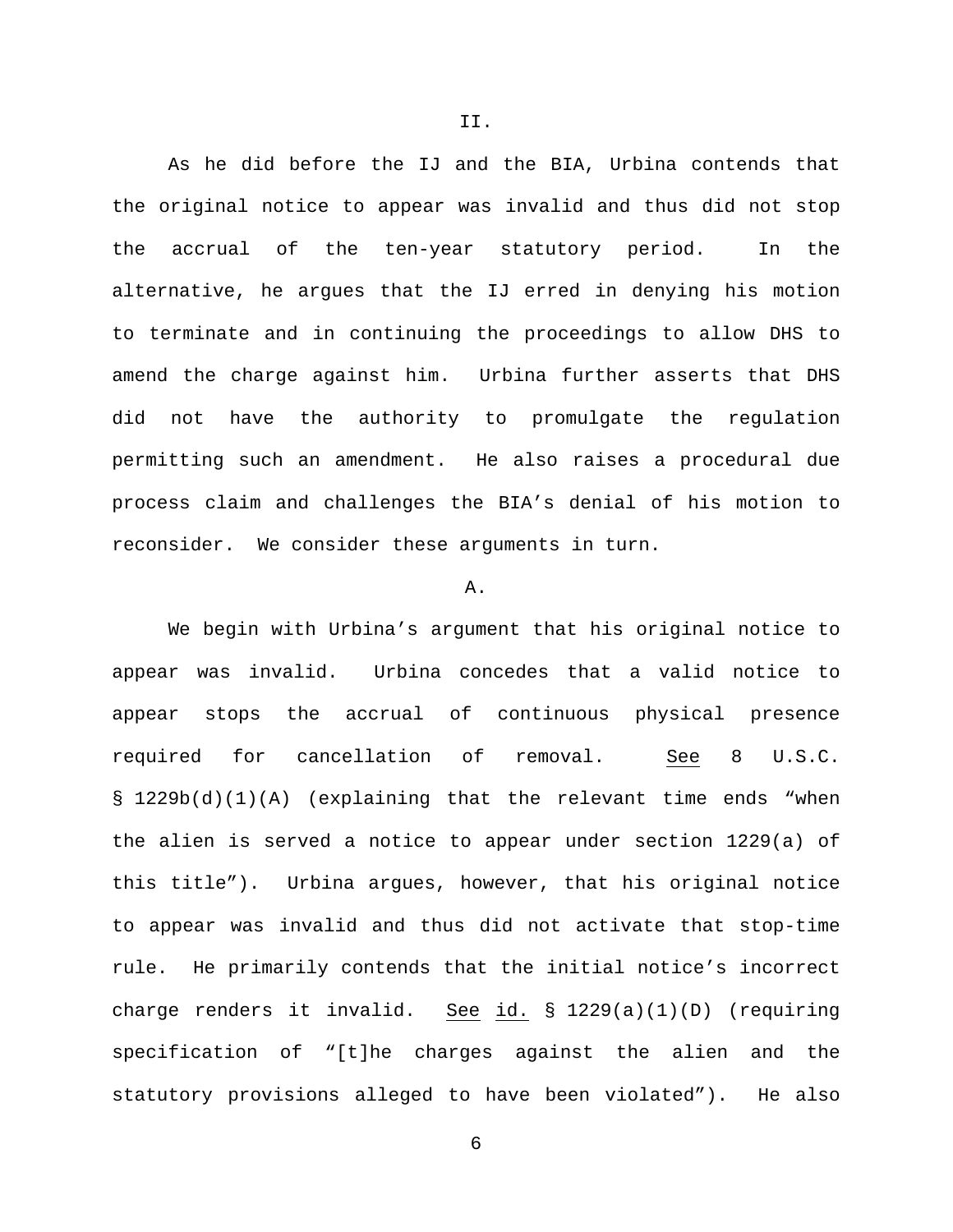observes that the notice did not include the specific date and time of the hearing, as required by 8 U.S.C. § 1229(a)(1)(G)(i). See id. ("In removal proceedings under section 1229a of this title, written notice (in this section referred to as a 'notice to appear') shall be given in person to the alien specifying the following: . . . [t]he time and place at which the proceedings will be held."). We find Urbina's position unpersuasive.

After the IJ's ruling, but before deciding Urbina's appeal, the BIA issued a precedent decision holding that the stop-time rule does not require that the notice to appear include the date and time of a hearing. See In re Camarillo, 25 I. & N. Dec. 644 (B.I.A. 2011). In that case, the BIA determined that the relevant statutory language is ambiguous: it says only that the stop-time rule is triggered "when the alien is served a notice to appear under section 1229(a) of this title." 8 U.S.C. §  $1229b(d)(1)(A)$ . The BIA reasoned that this provision could be read in two ways. It might require substantive compliance with all requirements of § 1229(a)--the reading Urbina proposes here. Or, it could simply specify the document as a definitional matter. 25 I. & N. Dec. at 647.

The BIA resolved that ambiguity, deciding "that the key phrase is 'served a notice to appear.'" Id. Thus, "the best reading of the statute as a whole is that Congress intended the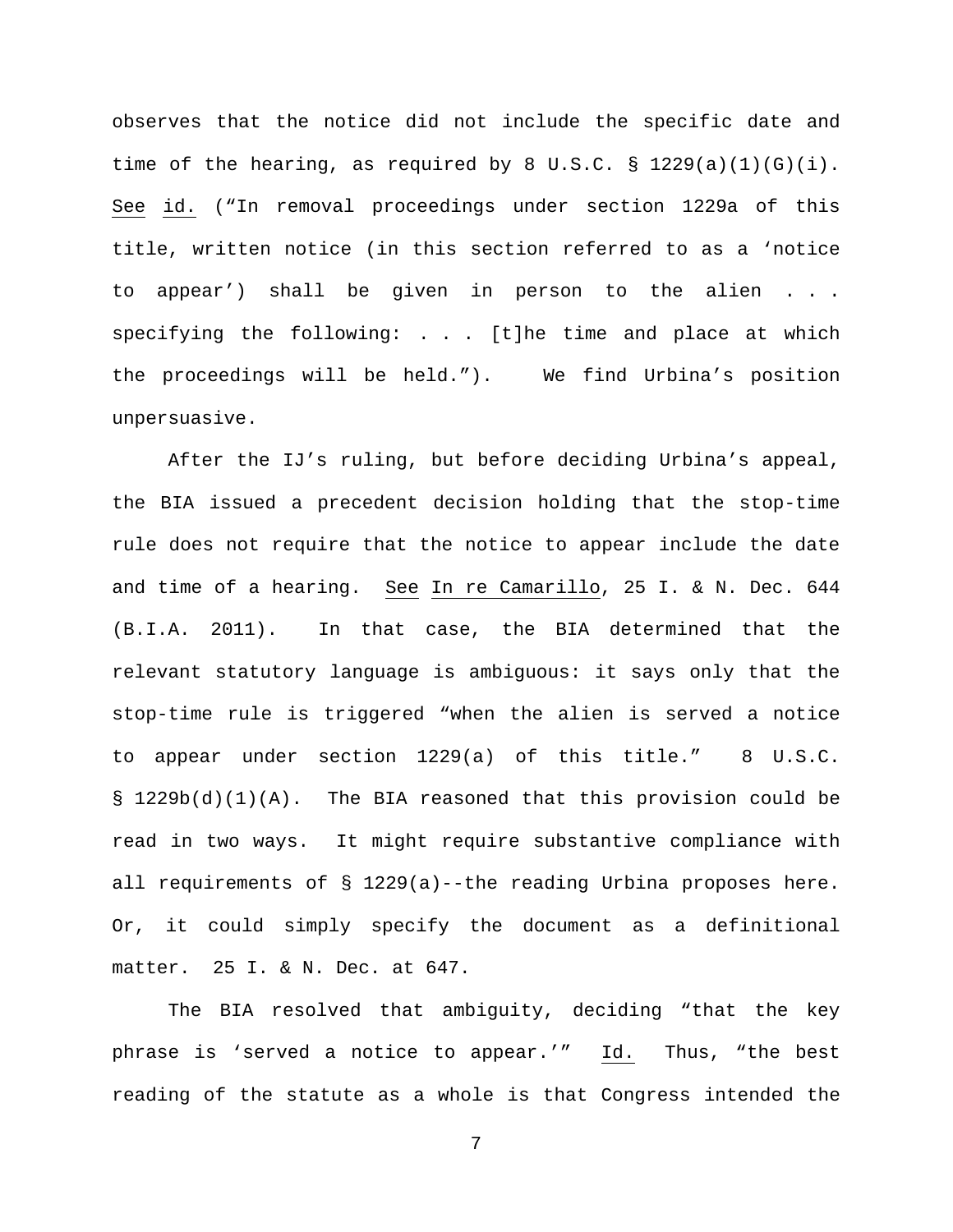phrase 'under section [1229](a)' after 'notice to appear' to specify the document the DHS must serve on the alien to trigger the 'stop-time' rule." Id. The BIA further observed that the stop-time provision refers broadly to the entirety of § 1229(a), which includes procedures for changing the date and time of a hearing. See id. at 647–48; see also 8 U.S.C. § 1229(a)(2).

Finally, the BIA reasoned that the Act's legislative history evinced a congressional intent to prevent aliens from accruing time that would undermine deportation proceedings already in progress. See 25 I. & N. Dec. at 649–50. According to the BIA, "[a] primary purpose of a notice to appear is to inform an alien that the Government intends to have him or her removed from the country, but the inclusion of the date and time of the hearing is not necessary for the Government's intention in this regard to be conveyed." Id. at 650.

We analyze the BIA's interpretation in accordance with Chevron, U.S.A., Inc. v. Natural Resources Defense Council, Inc., 467 U.S. 837 (1984). Under that precedent, "[i]f the intent of Congress is clear, that is the end of the matter; for the court, as well as the agency, must give effect to the unambiguously expressed intent of Congress." Id. at 842–43. If, however, "the statute is silent or ambiguous with respect to the specific issue, the question for the court is whether the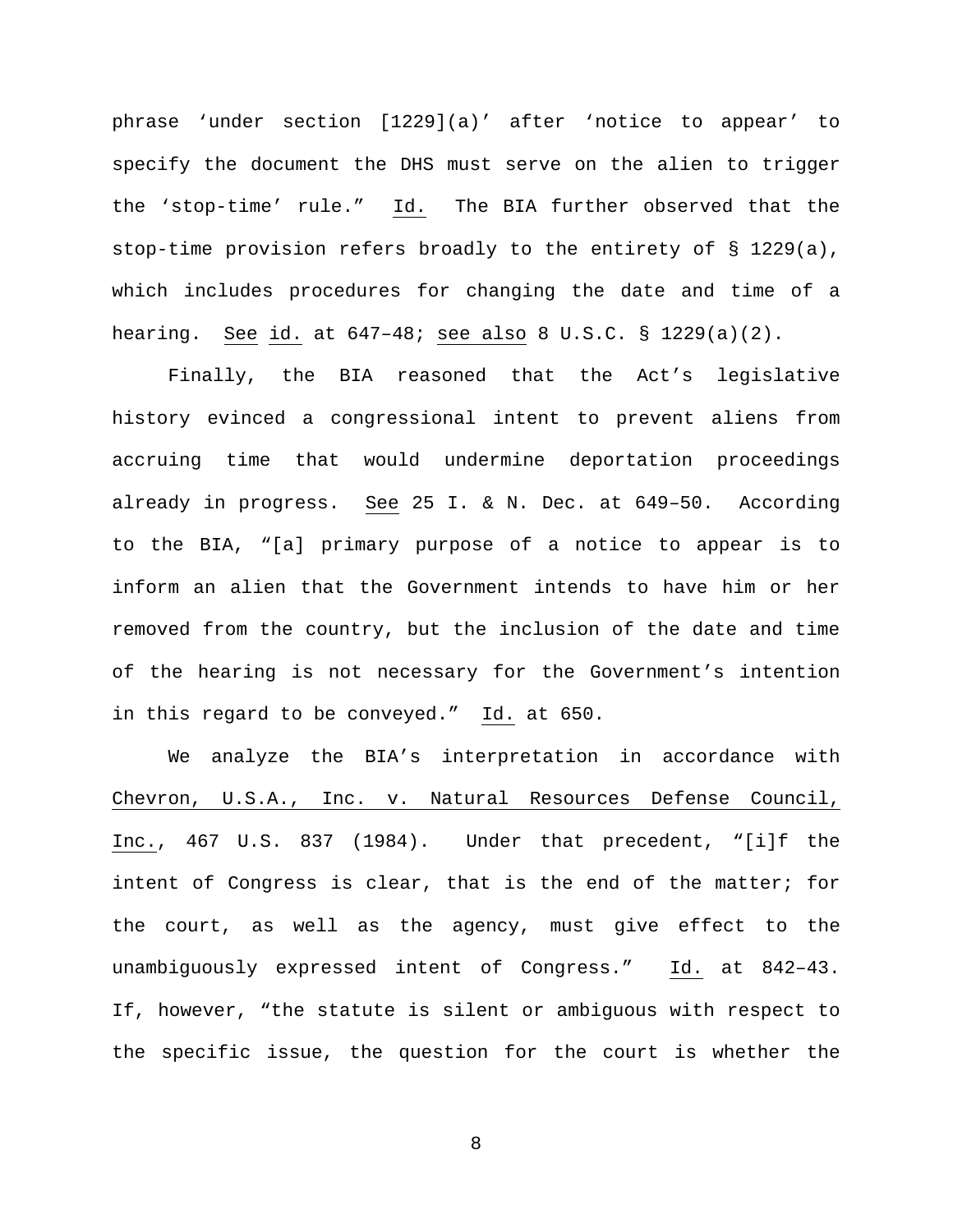agency's answer is based on a permissible construction of the statute." Id. at 843.

As to the first step, we agree with the BIA that the relevant statutory provision is ambiguous. Both the BIA's and Urbina's readings are plausible in light of the text. And because the BIA's interpretation in Camarillo is plausible--for the reasons the BIA gave in that case--it merits deference under the second step. Thus, despite the missing date and time, Urbina's notice to appear was valid, and triggered the stop-time rule.

We recognize that Camarillo does not directly address whether its analysis would apply to incorrect charges as well as missing dates and times. In a footnote, however, the BIA suggested that "there is no reason to conclude that Congress would have intended an alien to be able to accrue time between service of the notice to appear and service of an I-261 [providing the "charges against the alien"], which may occur much later and, in fact, '[a]t any time during the proceeding.'" 25 I. & N. Dec. at 650 n.7 (quoting 8 C.F.R. § 1240.10(e)).

We defer to this reasonable interpretation, although we note that the notice to appear in this case substantially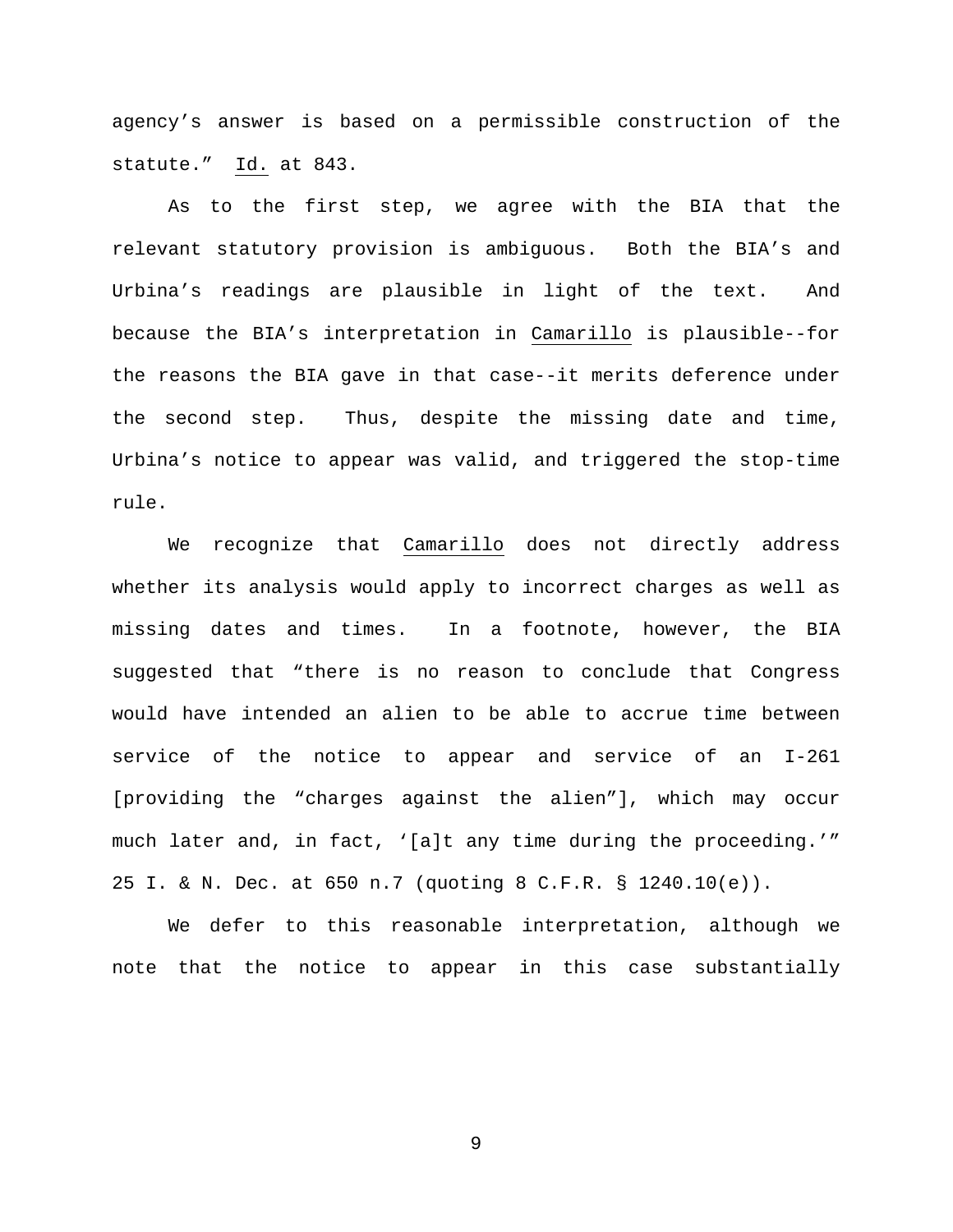complied with the requirements of  $\S$  1[2](#page-9-0)29(a).<sup>2</sup> This is hardly a case, moreover, where DHS brought trumped-up charges for the purpose of stopping the clock; indeed, DHS initially relied on Urbina's own statements as to when he entered the country. We do not decide today whether a more egregious case might warrant a different result.

We thus deny this portion of Urbina's petition.

B.

Urbina next argues that the IJ improperly denied his motion to terminate the removal proceedings. He believes that if the IJ had terminated the case, rather than continuing it so DHS could amend the charge against him, the stop-time rule would have been triggered only by the new charge--and after the ten years had accrued. But in asking DHS to file the I-261 form, the IJ did precisely what Urbina had originally requested. See A.R. 99 ("We would just be seeking then an I-261 that would reflect the proper change."). Moreover, Urbina did not object to the IJ's decision to continue the case. See A.R. 108, 110– 11. We find no abuse of discretion on these facts. See Onyeme

<span id="page-9-0"></span> $2$  Except for the deficiencies Urbina complains of here, the notice to appear included the elements required by § 1229(a), such as the nature of the proceedings against Urbina, the legal authority under which the proceedings were conducted, Urbina's right to be represented by counsel, and the consequences of failure to provide current contact information. Compare 8 U.S.C. § 1229(a)(1), with J.A. 185–86.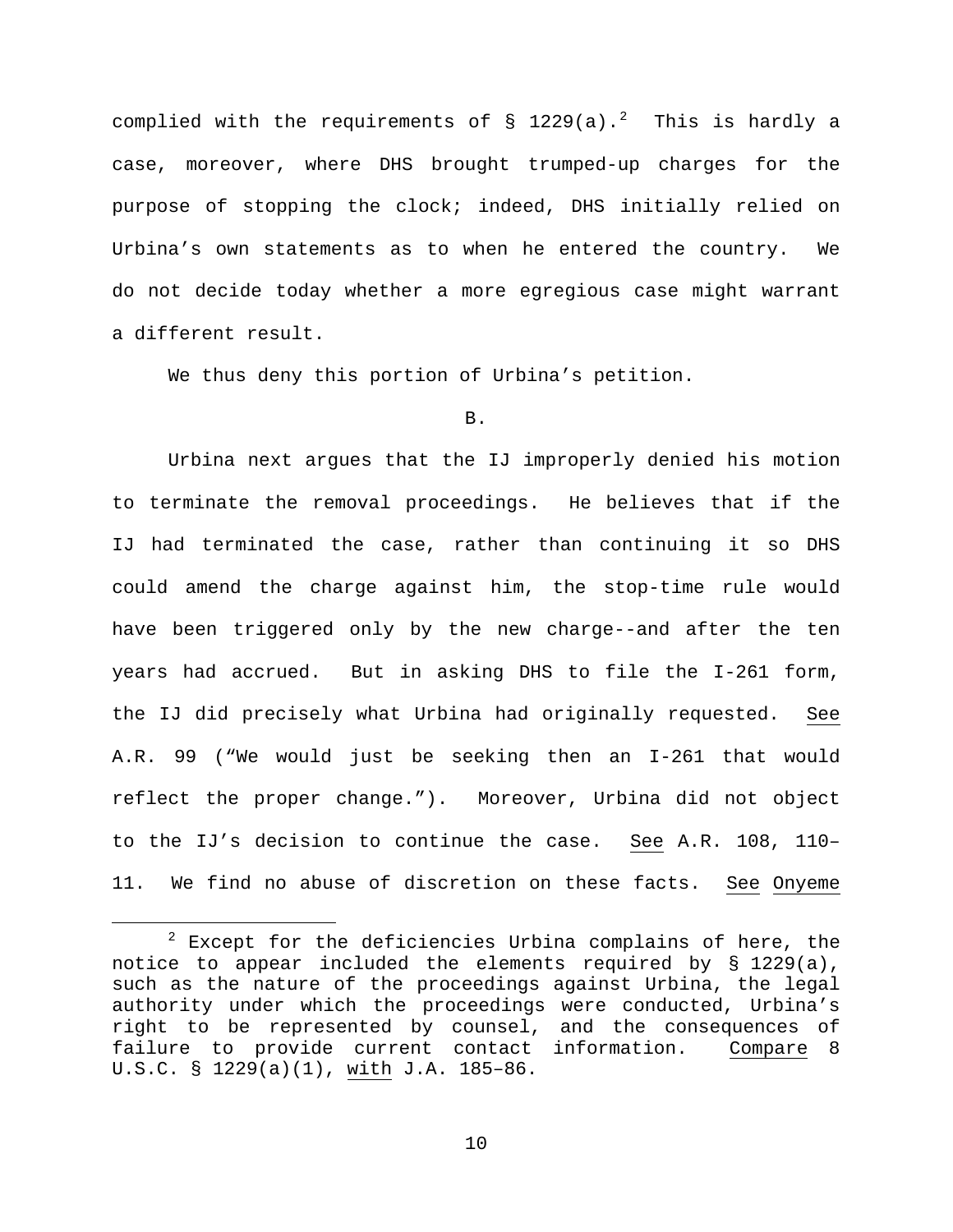v. U.S. I.N.S., 146 F.3d 227, 231 (4th Cir. 1998) ("[W]hen reviewing the BIA's decision upholding the IJ's discretionary action, we uphold the BIA's decision unless it was made without a rational explanation, it inexplicably departed from established policies, or it rested on an impermissible basis, e.g., invidious discrimination against a particular race or group." (internal quotation marks and alterations omitted)). We therefore reject this claim of error.

# C.

Urbina further complains that the amended charge itself is invalid. In particular, he asserts that DHS did not have authority to promulgate 8 C.F.R. § 1240.10(e), which permits DHS to amend charges. See id. ("At any time during the proceeding, additional or substituted charges of inadmissibility and/or deportability and/or factual allegations may be lodged by [DHS] in writing."). Urbina reasons that the Immigration and Nationality Act clearly provides for changes to the time and date of proceedings on a notice to appear, see 8 U.S.C. § 1229(a)(2), but does not contain a similar provision for amending charges. Thus, he contends, the regulation is invalid.

But "[b]ecause Congress expressly delegated to the Attorney General the authority to establish such regulations as are necessary for carrying out the INA, the challenged regulation must be given controlling weight unless it is arbitrary,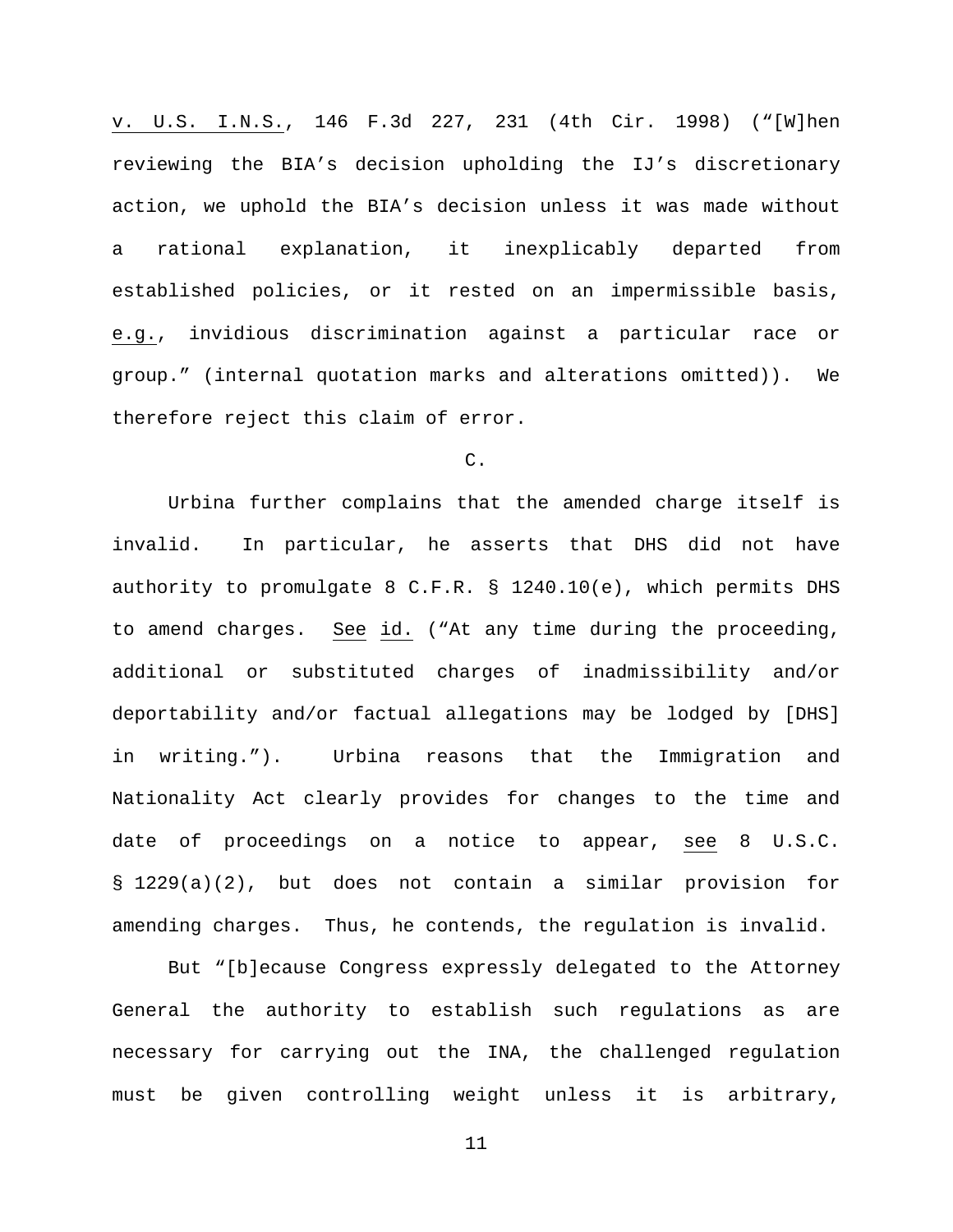capricious, or manifestly contrary to the statute." Suisa v. Holder, 609 F.3d 314, 319 (4th Cir. 2010) (internal quotation marks, citations, and alterations omitted). Although the statute is silent regarding the amendment of charges, it is sensible to allow DHS discretion to make changes as it acquires more information. Because the regulation is hardly arbitrary or capricious, we deny this part of Urbina's petition.

D.

Next, Urbina contends that the IJ violated his procedural due process right by pretermitting his application for cancellation of removal. This is prejudicial, he argues, because of "open factual issues" regarding his eligibility for relief: that is, whether the court should measure the ten years from Urbina's purported January 1998 entry date, rather than the October 2000 entry. Petitioner's Br. at 33.

Given Urbina's earlier contention that DHS should not have given the 1998 entry date any credence, this argument strikes us as dubious at best. In any event, we lack jurisdiction to review it because Urbina failed to raise the question before the BIA. "A court may review a final order of removal only if . . . the alien has exhausted all administrative remedies available to the alien as of right . . . ."  $8 \text{ U.S.C. }$  \$ 1252(d)(1). "We have previously interpreted [§ 1252(d)(1)] as a jurisdictional bar." Massis v. Mukasey, 549 F.3d 631, 638 (4th Cir. 2008). Because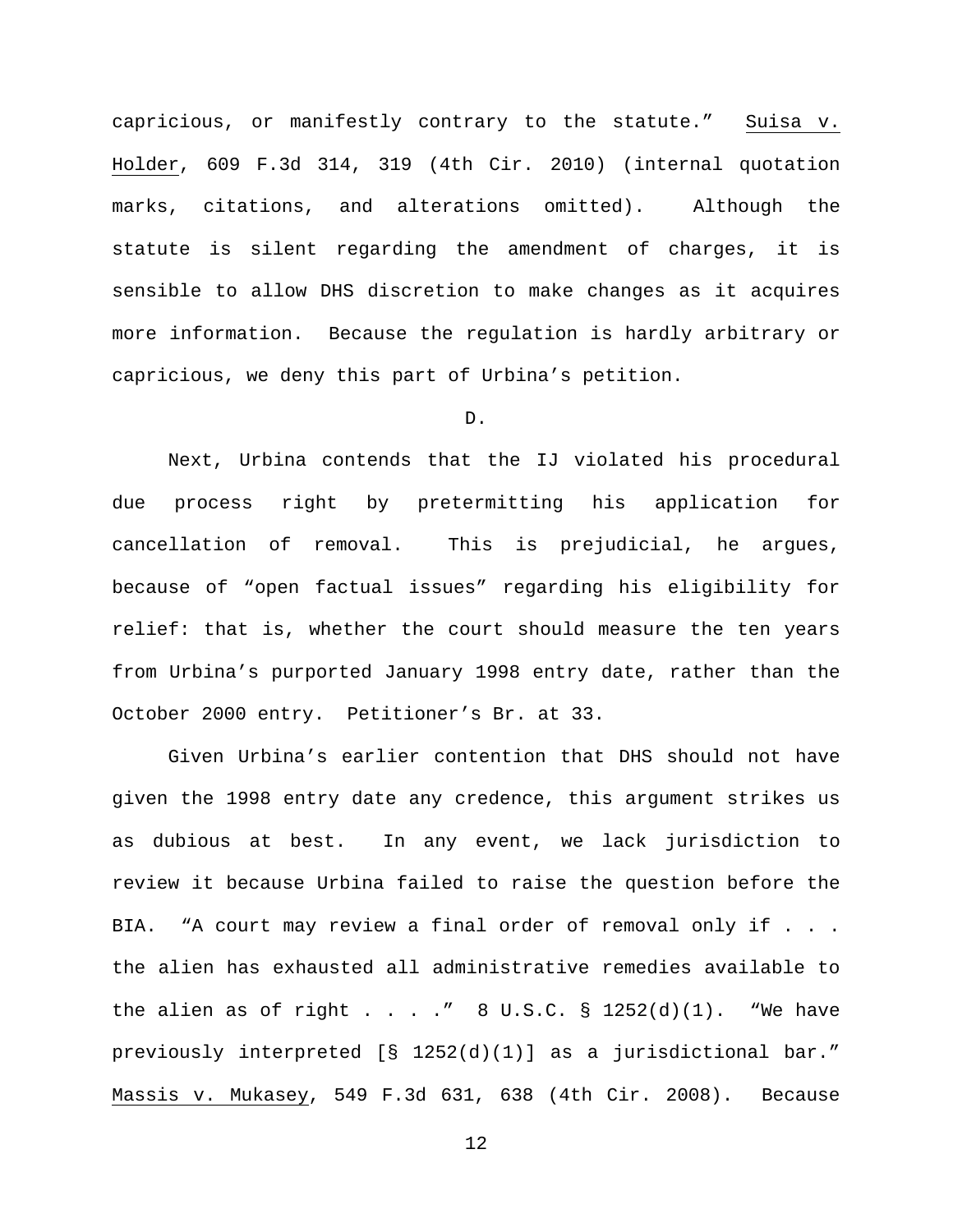Urbina could have raised this claim before the BIA but chose not to, we dismiss this part of his petition.

E.

Finally, Urbina asks that we reverse the BIA's denial of his motion to reconsider. We review such a denial for abuse of discretion. See Narine v. Holder, 559 F.3d 246, 249 (4th Cir. 2009); see also Sadhvani v. Holder, 596 F.3d 180, 182 (4th Cir. 2009) ("The BIA's denial of a motion to reopen is reviewed with extreme deference . . . . " (internal quotation marks omitted)). "[W]e can reverse only if the Board acted arbitrarily, irrationally, or contrary to law." Narine, 559 F.3d at 249 (internal quotation marks and citations omitted).

Urbina focuses on the BIA's assertion that "the inaccuracies in the original [notice to appear] were based upon the respondent's fraudulent statements in his previous sworn applications for temporary protected status." S.A.R. 4. Urbina first complains that his statements were not in the record- which is clearly incorrect. See A.R. 133, 138, 142, 146. More colorably, he argues that the BIA overstepped its authority by finding the statements "fraudulent," as the IJ never made such a finding itself.

As a result, Urbina contends, the BIA has failed to follow its own regulations. See 8 C.F.R. § 1003.1(d)(3)(iv) ("Except for taking administrative notice of commonly known facts such as